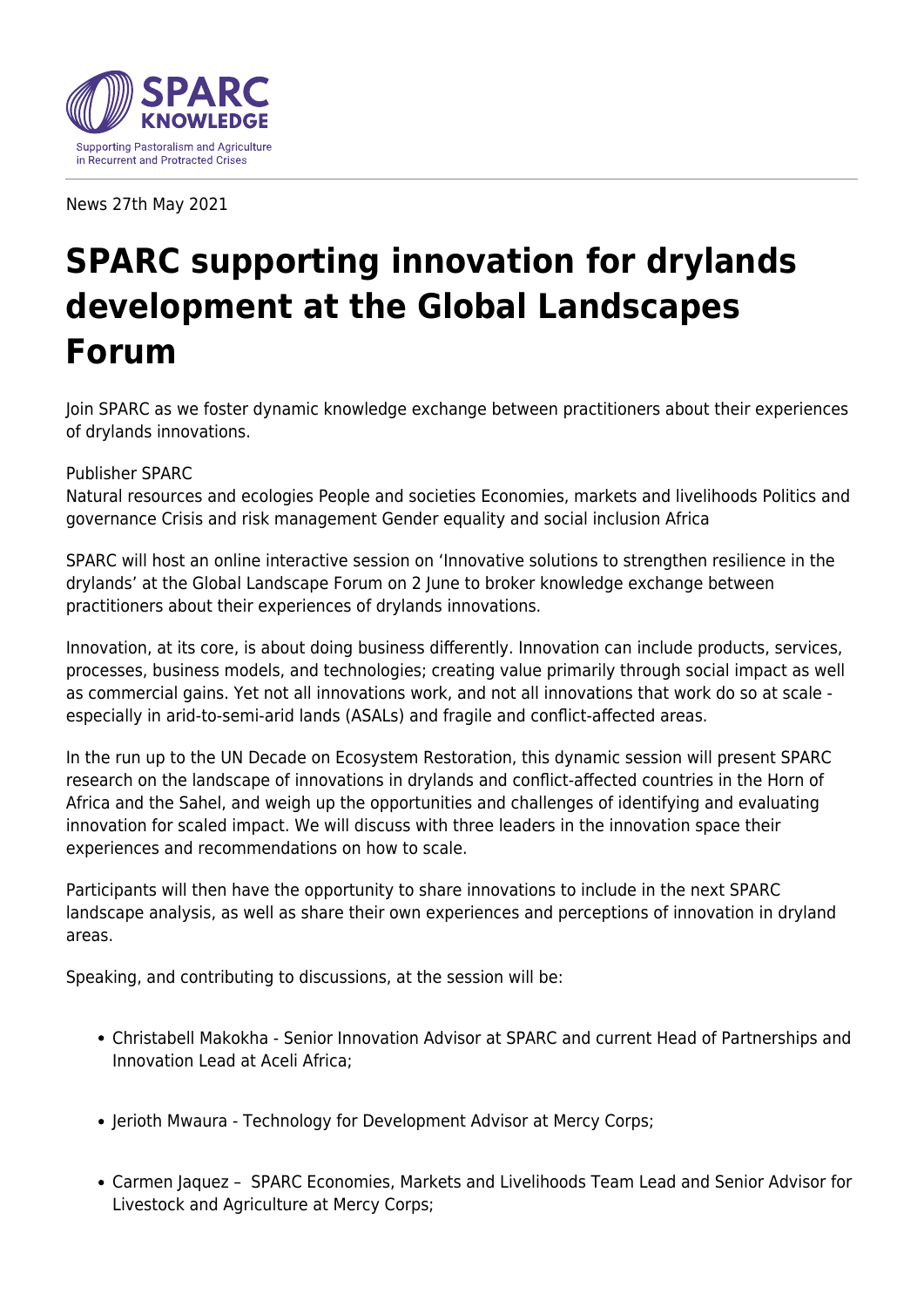- Dr. Hassan Bashir Executive Director of AIID, with extensive experience as an Insurance Practitioner;
- Catherine Le Côme Global Technical Advisor Livestock, SNV;
- Rupsha Banerjee a Social Scientist in Institutions and Innovation at ILRI.

The interactive session aims to address and increase participants' knowledge of innovative approaches and technologies available in drylands. It will also seek to identify opportunities and challenges to developing and scaling innovative solutions specific to ASALs and fragile and conflictaffected areas. Lastly, the event will also aim to contribute recommendations for additional innovations to include in the next SPARC landscape analysis.

The event will focus on four key questions:

- What innovations exist in ASALs? What is their potential to reach impact and do so at scale?
- Which attributes of the innovation ecosystem that catalyse innovations have the potential to reach impact and do so at scale?
- To what extent are the innovations gender inclusive?
- What approaches are being taken and partnerships being made to address the opportunities and challenges of scaling?

The session will run for 45 minutes, from 13:45-14:30 BST / 15:45-16:30 Nairobi time.

Be part of the discussions and join us via the Global Landscape Forum.

See you there!

Follow us @SPARC\_Ideas